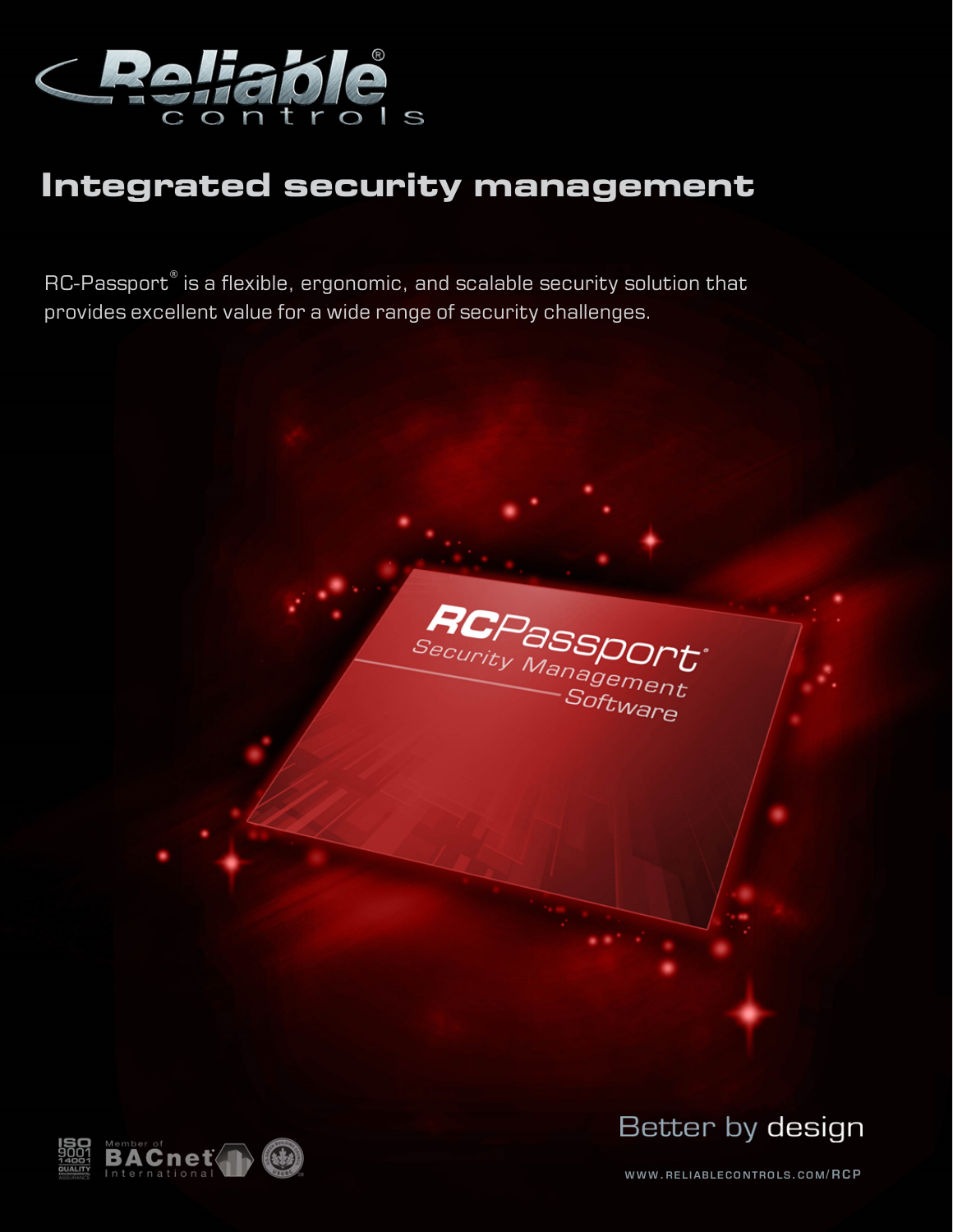

# **PRODUCT FEATURES**

#### **System Features**

- High-performance software that incorporates a Microsoft SQL Server operational database.
- Flexibility to address a wide range of applications, from simple alarm annunciation to multifacility security management.
- Full compliance with FIPS 201 requirements.
- Scalable, open architecture enables a high degree of customization.
- <sup>l</sup> GIS-based maps with user-definable icons and layers linked to real-time data.
- Integrated visitor management solution.

#### **Video Management**

- Full integration of third-party technologies, including OnSSI Ocularis, Axis, ONVIF, VLC Player, and Milestone.
- Simple creation of customized video wall displays.
- Automatic live video call-up on alarm with physical alarm points assigned to individual cameras.
- Dual streaming of live and recorded video from the same camera source.
- Simple, one-click switching between saved display layouts for expanded monitoring capability.
- Capable of integrating both digital and analog camera systems.
- Support for multiple camera presets.
- Live PTZ and focus functionality in any view.
- <sup>l</sup> Online/offline status of networked video recorders and cameras.
- Preset PTZ movement of camera initiated on alarm.

## **Access Control**

- Efficient on-site enrollment of personnel into access control and badging databases.
- Full tracking and reporting of card-holder movements.
- Powerful access point/permission management module.
- Seamless integration with existing panels and readers.
- Multiple levels of anti-passback control.
- Flexible visit planner with advanced scheduling tools and buddy/escort rules.
- High-enterprise card management system that supports multiple formats and the latest technologies.
- Crystal Report–based report generation.
- Single-pane operator setup for minimized registration times.
- Full aspect event-search algorithms.

#### **Intrusion Detection**

- Situational awareness across all entry points, critical zones, and perimeters.
- Alarm annunciation times of less than 2 seconds over even the largest, most technically challenging communications networks.
- Intuitive GUI design for easy setup and configuration.
- Seamless interface to third-party cameras, radars, and CBRNE sensors.
- Panel agnostic; designed to integrate with existing IDS hardware.
- Wide range of applications, from simple alarm annunciation to multifacility security management.
- Powerful alarm management features, from initial issue recognition to final resolution.
- Automated decision-making at all system levels via innovative distributed processing model.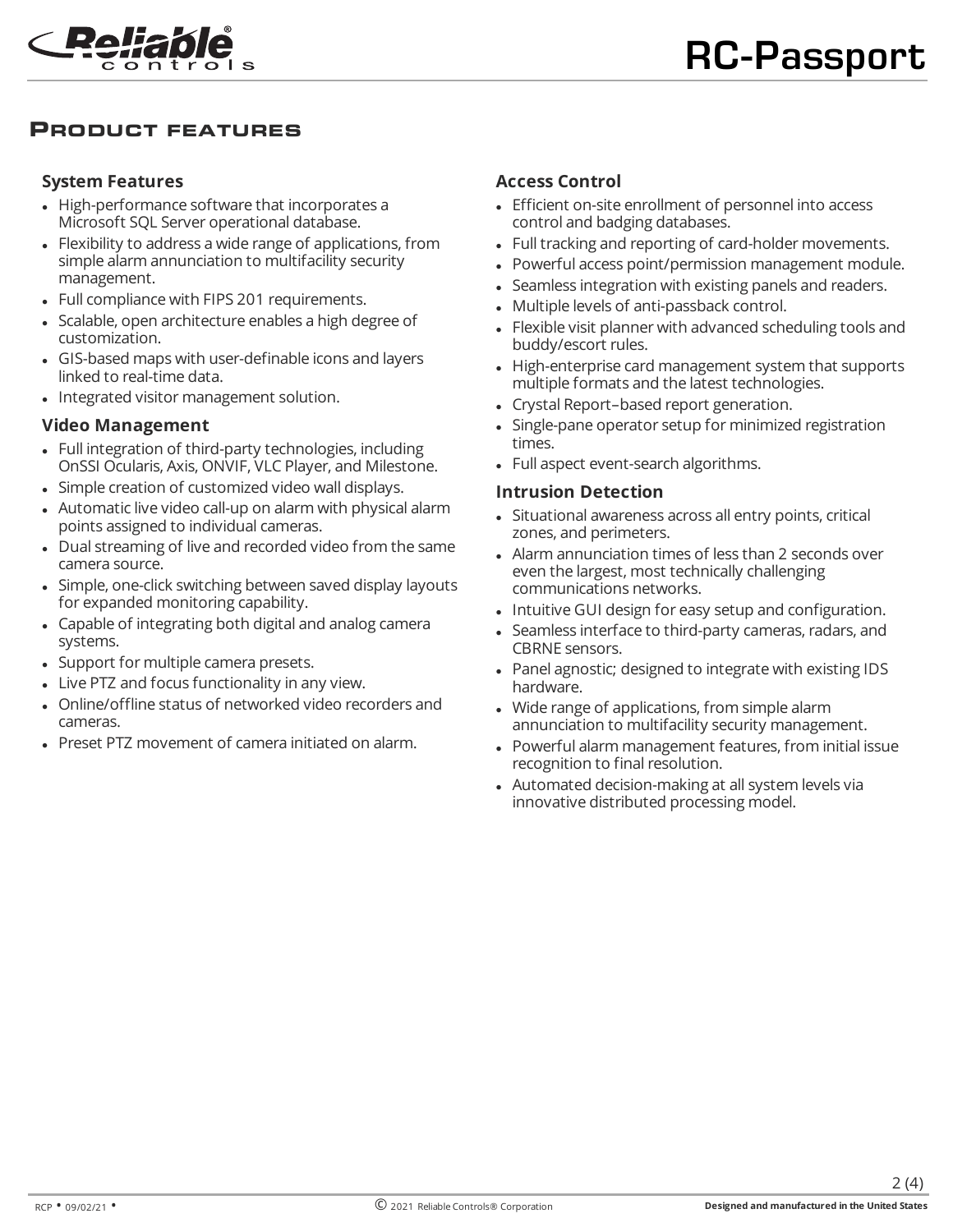

# **TECHNICAL SPECIFICATIONS**

### **Recommended Workstation Requirements**

- Intel Core-i5 sixth generation minimum, 2 GHz or faster.
- x64 system architecture, 4 core.
- 8 GB RAM minimum.
- 50 GB or more free hard disk space.
- DVD-RW optical drive.
- 1000BASE-T network interface card.
- Windows 7 or later Pro/Enterprise.

# **Recommended Standard Server Requirements**

- All hardware rated for continuous server operation.
- Intel Xeon or Core i-17 sixth generation minimum, 2 GHz or faster.
- $\bullet$  x64 system architecture, 4 core
- 16 GB RAM minimum.
- Hardware RAID in a redundant performance configuration with 10,000 RPM SAS drives or better.
- 512 GB minimum storage on main HDD.
- 2 TB or larger Archive HDD.
- DVD-RW optical drive.
- Server quality gigabit network interface card.
- Windows Server 2012 or later R2 Standard.
- Microsoft SQL Server 2014 (x64) or later, purchased separately for databases that exceed the 10 GB SQL Server Express database limitation.
- Ensure IT management processes do not allow SQL database size limitations to be exceeded.
- Up to eight workstations supported per server.
- For larger deployments, refer to the Software Features document in the Dealer Support Center at

**[reliablecontrols.com](https://www.reliablecontrols.com/support/engineer/features.php)** or contact Application

Engineering (**[aengineering@reliablecontrols.com](mailto:aengineering@reliablecontrols.com)**).

# **ORDERING**

## **RC-P-SMS-LITE**

• RC-Passport SMS server license for SQL Server Express that supports one host and 10 client-workstation licenses, 64 card readers, and one ONVIF video monitoring system connection. No client licenses are included in the server license; they must be purchased separately. SQL Server Express included with purchase. Includes 12 months of online software updates and phone-based technical support. This license also includes the ability to run the client on the same workstation as the server.

## **RC-P-SMS-LITE-S**

• Subscription for 12 months of online software updates and phone-based technical support.

# **RC-P-SMS-LITE-CL**

• Adds one client-workstation license to existing SMS-LITE server license.

## **RC-P-SMS**

• RC-Passport SMS server license for SQL Server that supports one host and an unlimited number of additional client-workstation licenses, 512 card readers, and one ONVIF video monitoring system connection. No client licenses are included in the server license; they must be purchased separately. Requires SQL Server and MS Server. Includes 12 months of online software updates and phone-based technical support.

#### **RC-P-SMS-S**

• Subscription for 12 months of online software updates and phone-based technical support.

#### **RC-P-SMS-CL**

• Adds one client-workstation license to existing SMS server license.